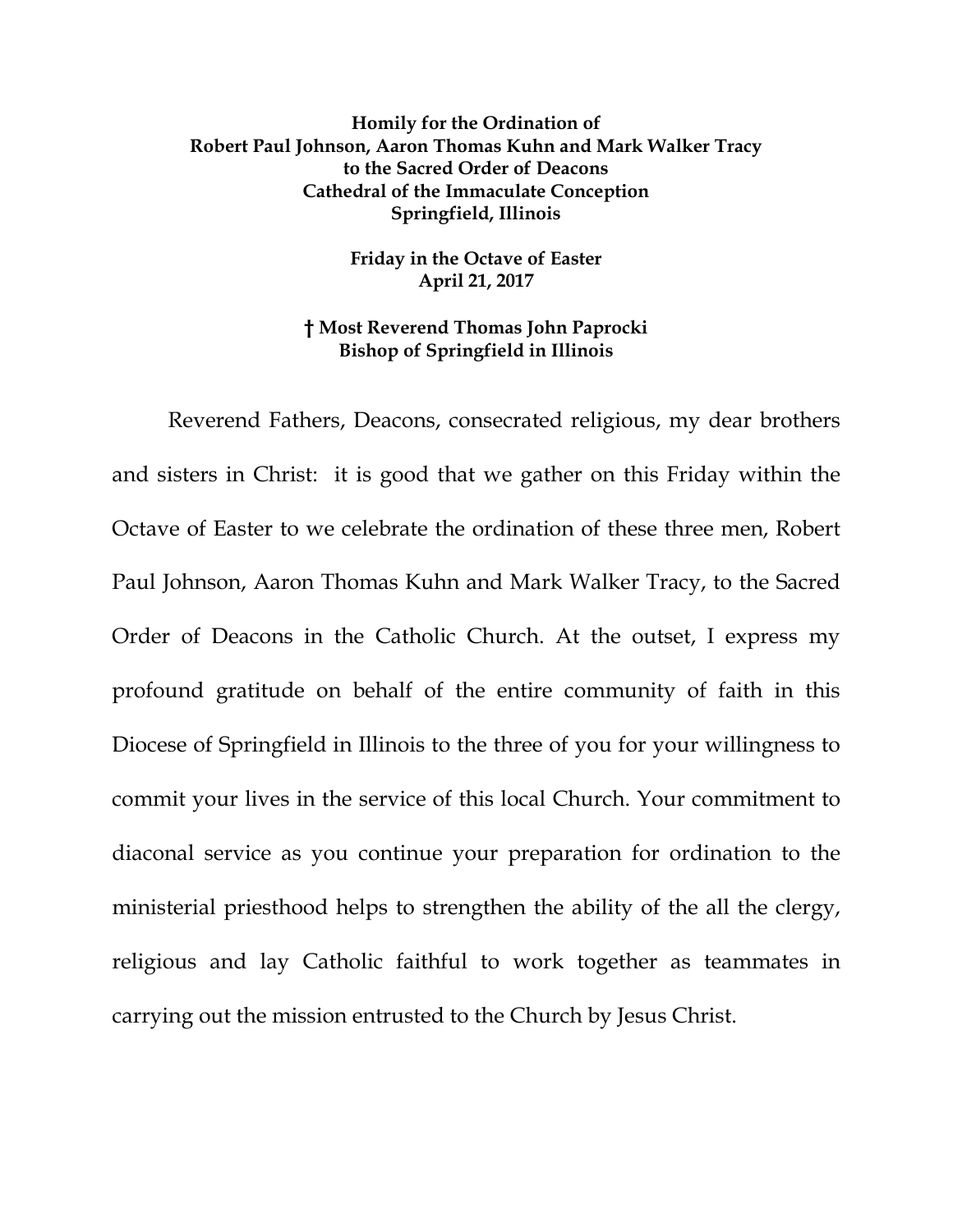As you may know, I like to use sports as an analogy for life, especially the spiritual life. Just the other night we had our "Hockey with Bishop Paprocki" benefit game to support Catholic Charities Legal Services. Playing in that game served a worthwhile charitable purpose and was a lot of fun for me and the other players and fans, but it was also a reminder of the importance of teamwork to overcome obstacles and to achieve a goal. Just as sports can be both challenging and fun while striving to achieve a goal, serving the Church in ordained ministry has its challenges as well as its moments of fun while striving toward the ultimate goal of eternal happiness.

As a goalie, I am constantly being put to the test by my opponents, seeing if they can shoot the puck past my leg pads, stick or gloves. Being a member of a team is often challenging and being a member of God's team in today's society is often very difficult. We may get pucks to our face masks in the form of having to work with people who are often negative, we are called to stand up for those who do not have a voice, we are sent to serve in places far away from family and friends, we are criticized for what we do or we are even ridiculed for teaming up with Christ. On God's team we will be tested, and these challenges can be frightening.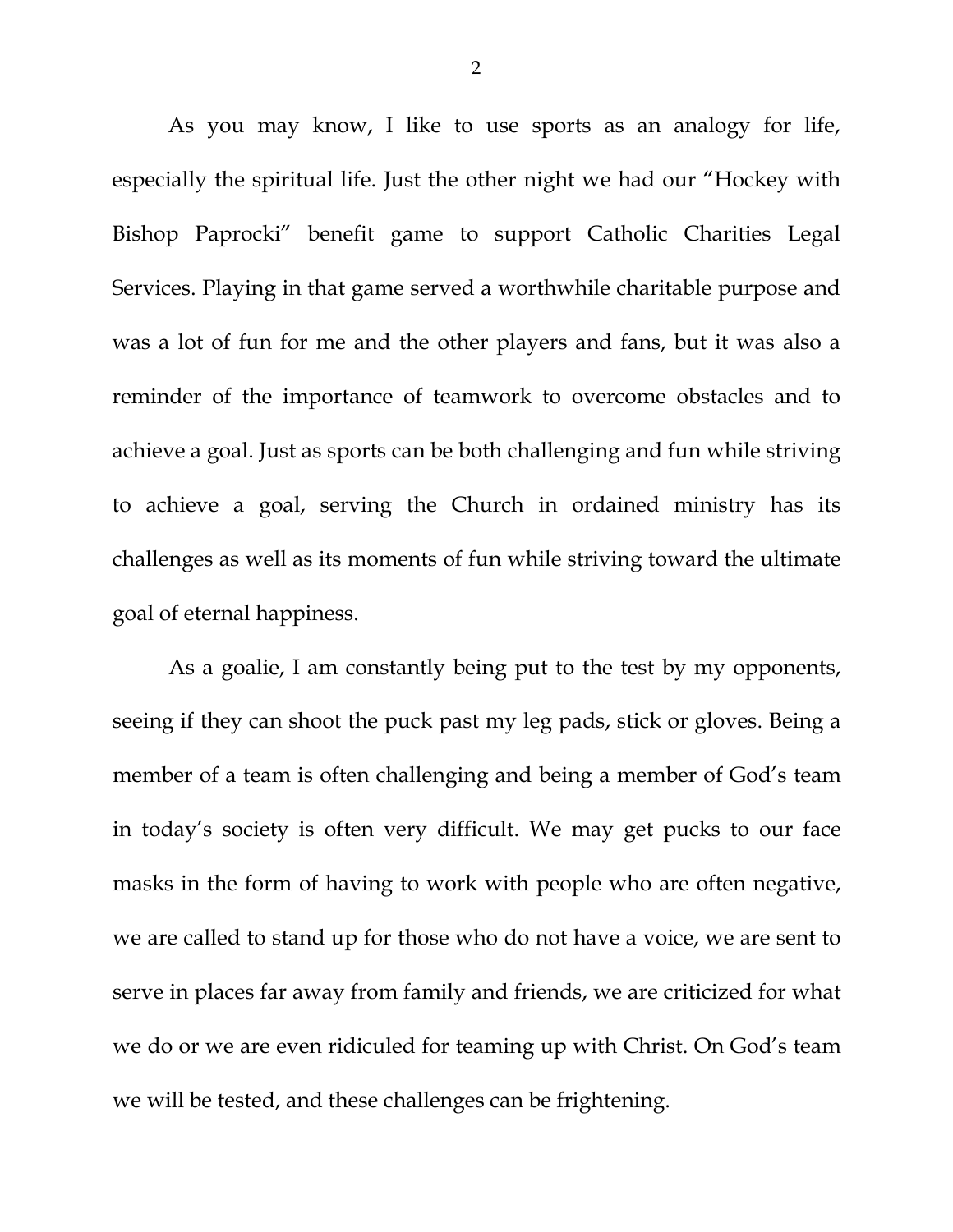Moreover, many people are afraid to commit to do something for the rest of their lives, whether that be ordination or marriage, because they fear that if they did so they might be making a mistake, they fear that they may not be happy, or they fear that they may come to regret their commitment and may wish that they had chosen to do something else.

Your presence here tonight says to the Body of Christ that you have decided to make this commitment as part of Christ's team despite any fears or misgivings that you might have. This does not mean that you are ignoring these fears or that they have disappeared, but it does mean that you are placing your trust in the power of the Lord's team to help you overcome them.

In the Gospel read at the Easter Vigil this past Holy Saturday, we were told by Saint Matthew that two disciples were walking to the tomb on that Easter morning when all of a sudden, in what must have seemed like an explosion, there was a "great earthquake." An angel descended from heaven, rolled back the stone of Christ's tomb and sat upon it. The once mighty Roman guards were shaken with fear and suddenly they "became like dead men." The angel of the Lord addressed the two disciples and through the evangelist addresses us here today with the words, "Do not be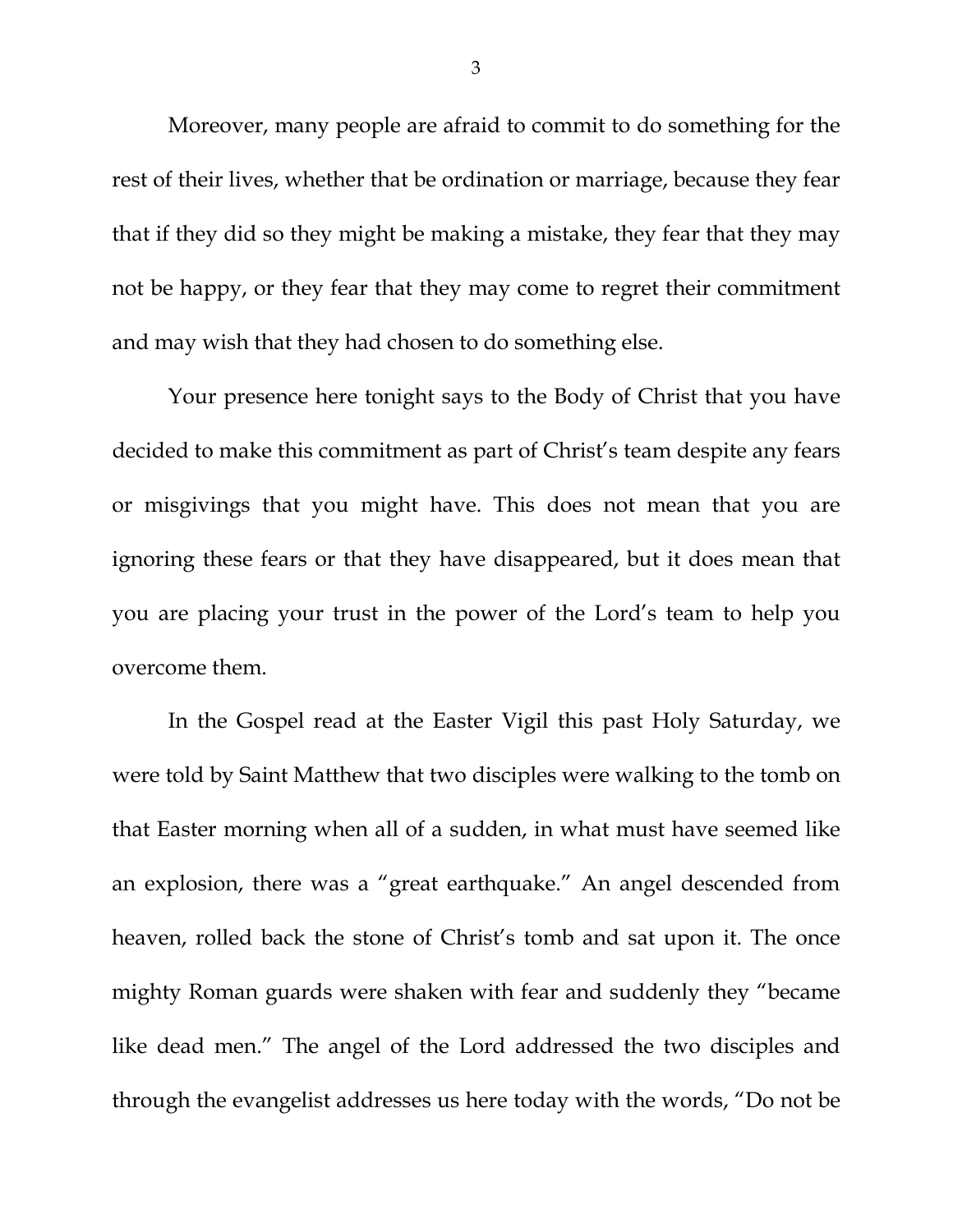afraid!" The angel invites them into the tomb and sends them forth to spread the Good News that Jesus was raised from the dead. These members of Christ's team were sent by the angel and charged with the words "Do not be afraid!" Along the road they encounter the Risen Christ who says to them, "Do not be afraid" (Matthew 28:1-10).

In today's readings, we see a great transformation that has taken place in Saint Peter in just a few days. On Holy Thursday, after Jesus was arrested, Peter was so afraid that he denied the Lord three times. Now, confronted by the "leaders, elders, and scribes . . . Annas the high priest, Caiaphas, John, Alexander, and all who were of the high-priestly class," Peter does not hesitate to proclaim that Jesus Christ the Nazorean has been "raised from the dead" and, moreover, that there "is no salvation through anyone else, nor is there any other name under heaven given to the human race by which we are to be saved" (Acts 4:1-12). Filled with the Holy Spirit, Peter is no longer paralyzed by fear, but does not back down in the face of opposition, even from the most powerful in the land. In the Gospel passage from Saint John, Peter's zeal for the Risen Lord is seen in his jumping out of the boat and into the water as soon as he recognized that the person standing on the shore was Jesus (John 21:1-14). He is no longer afraid.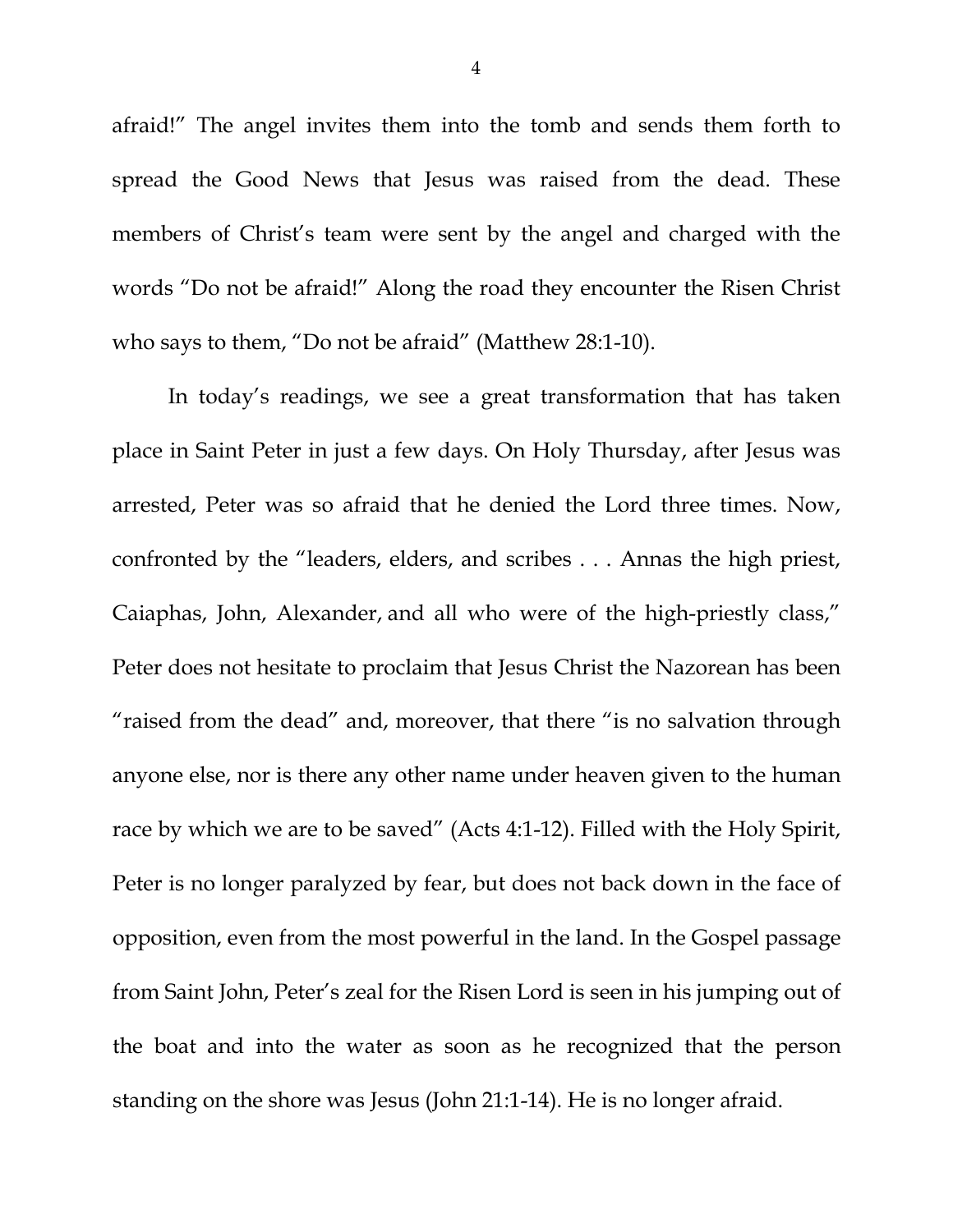This message not to be afraid is a recurring theme in the Scriptures. When an angel appeared to Zechariah while he was performing his priestly service of burning incense in the sanctuary of the Lord, "Zechariah was troubled by what he saw, and fear came upon him. But the angel said to him, 'Do not be afraid, Zechariah, because your prayer has been heard. Your wife Elizabeth will bear you a son, and you shall name him John, and you will have joy and gladness'" (Luke 1:12-14).

When the angel Gabriel announced to Mary that she was to conceive a child through the power of the Holy Spirit, "she was greatly troubled at what was said and pondered what sort of greeting this might be. Then the angel said to her, 'Do not be afraid, Mary, for you have found favor with God. Behold, you will conceive in your womb and bear a son, and you shall name him Jesus. He will be great and will be called Son of the Most High" (Luke 1:30-32).

When Joseph learned that his wife Mary had become pregnant before they lived together, an "angel of the Lord appeared to him in a dream and said, 'Joseph, son of David, do not be afraid to take Mary your wife into your home. For it is through the Holy Spirit that this child has been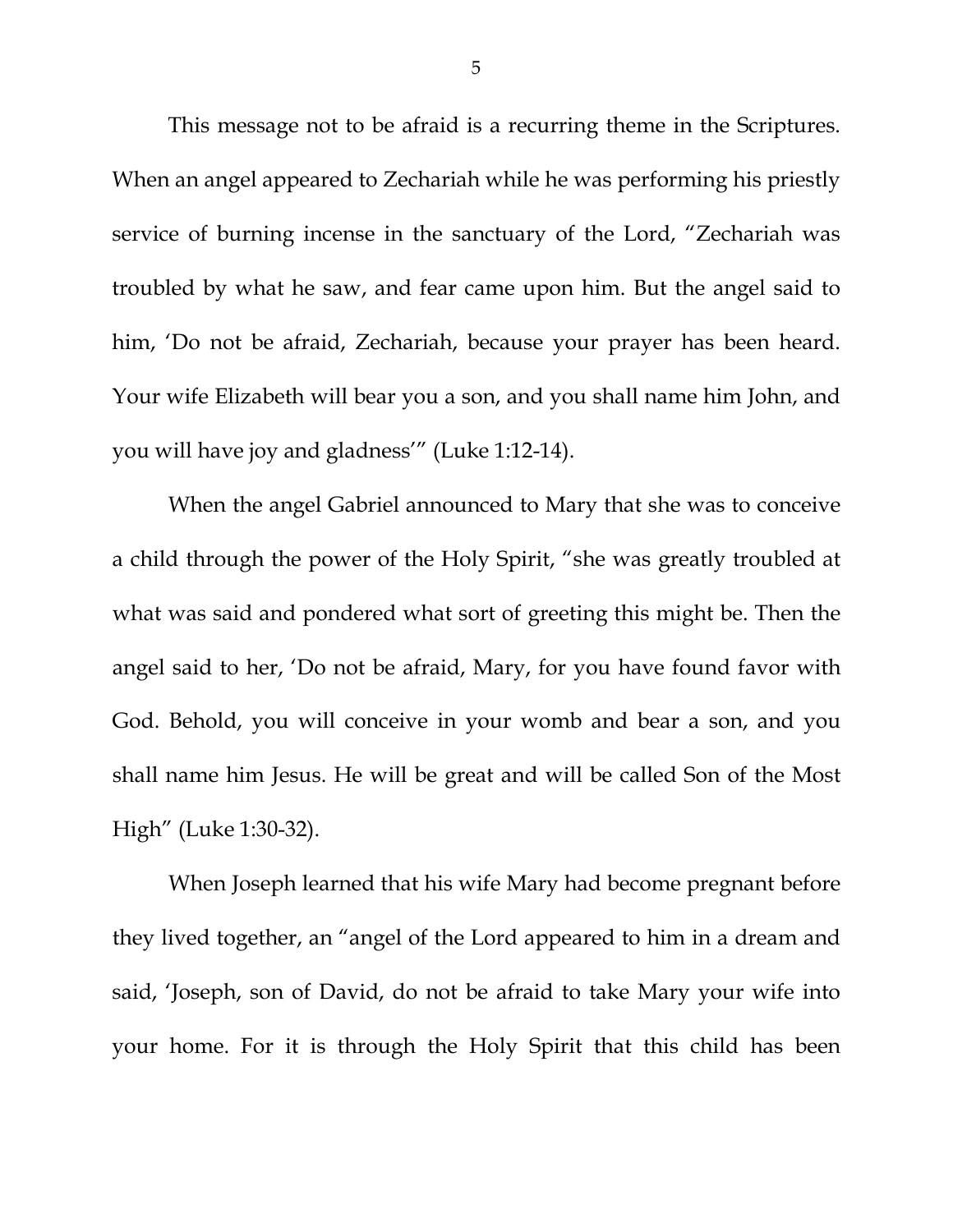conceived in her. She will bear a son and you are to name him Jesus, because he will save his people from their sins'" (Matthew 1:20-21).

When Jesus was born in the manger in Bethlehem, "there were shepherds in that region living in the fields and keeping the night watch over their flock. The angel of the Lord appeared to them and the glory of the Lord shone around them, and they were struck with great fear. The angel said to them, 'Do not be afraid; for behold, I proclaim to you good news of great joy that will be for all the people. For today in the city of David a savior has been born for you who is Messiah and Lord'" (Luke 2:8- 11).

Fast-forward to October 22, 1978 and during the inaugural homily of his pontificate, Saint John Paul II proclaimed to the millions watching his words, "brothers and sisters, do not be afraid to welcome Christ and accept his power. Do not be afraid. Open wide the doors for Christ."

My dear candidates for ordination, Rob, Aaron and Mark, I urge you to begin your ordained ministry by calling to mind those four powerful words of the Risen Christ with which Saint John Paul II began his Petrine ministry: "do not be afraid." As members of Christ's team, we will be given a life of true joy, but we will also have crosses to carry; still, we are told,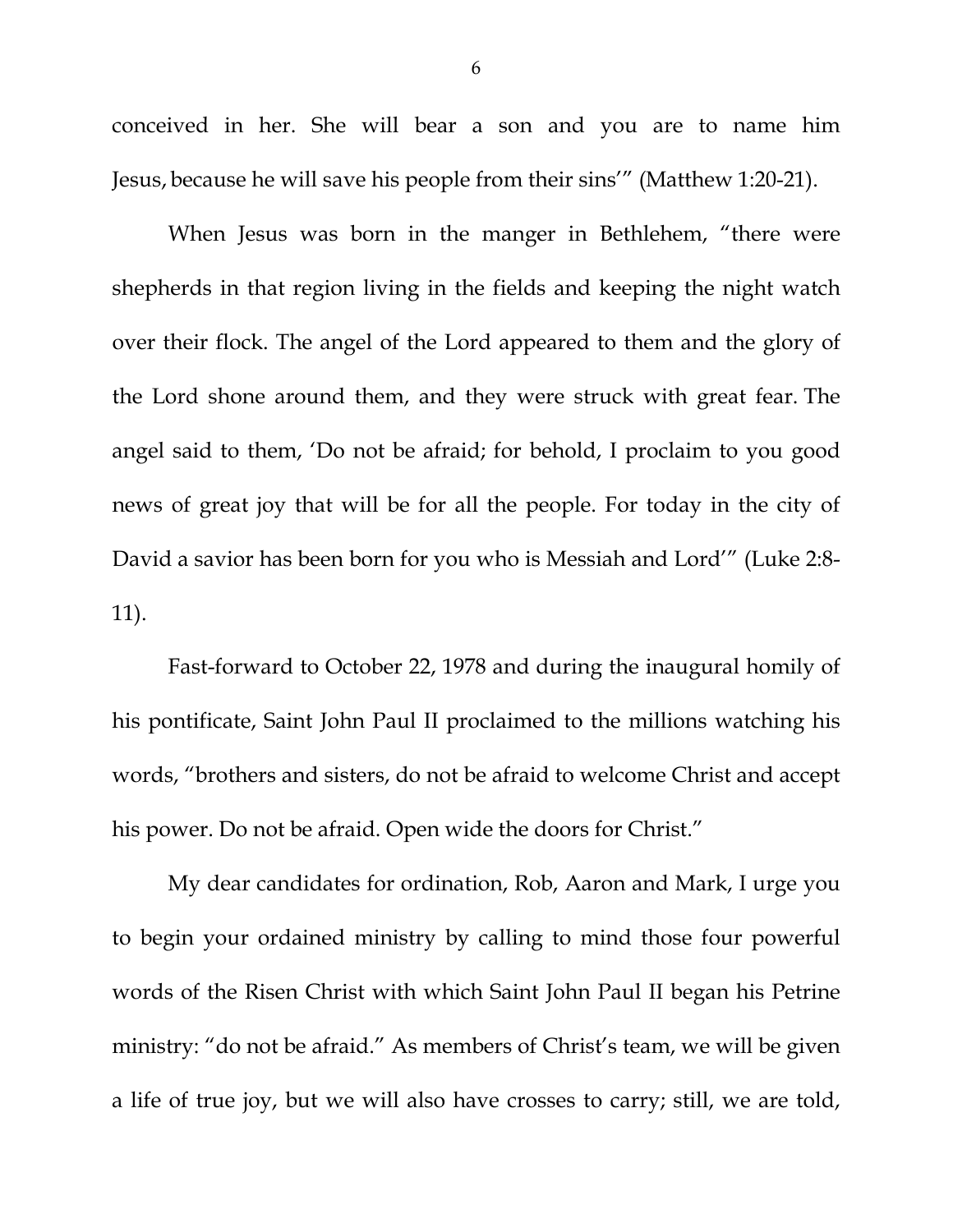"do not be afraid." On Christ's team we may be ridiculed by secular society, laughed at by neighbors or even shunned by some family members; still, we are told, "do not be afraid." Tonight, the Lord asks you to dedicate yourselves to serving His team, to tell others the Good News of His resurrection, to focus your eyes and hearts on following Christ, all the while remembering, "do not be afraid," for the Holy Spirit will be with you, and your teammates, the communion of saints, will be helping you and will be praying for you.

The great earthquake of Christ's resurrection should shake us to the core, jolting us out of our fears to turn forever to the Risen Lord. Hearing the biblical accounts calling us not to be afraid and opening our hearts to belief in the resurrection, we gather here at the Lord's table, surrounded by a great "cloud of witnesses," our teammates, "while keeping our eyes fixed on Jesus, the leader and perfecter of faith" (Hebrews 12:1-2).

It is my prayer for the three of you that you embrace your new team by living the life that is expected of you by Christ and His Church as deacons. I ask all of us who have already received the Sacrament of Holy Orders to recommit ourselves to be more effective in our ministry of service. I ask all of you, the lay Christian faithful, to pray for these men,